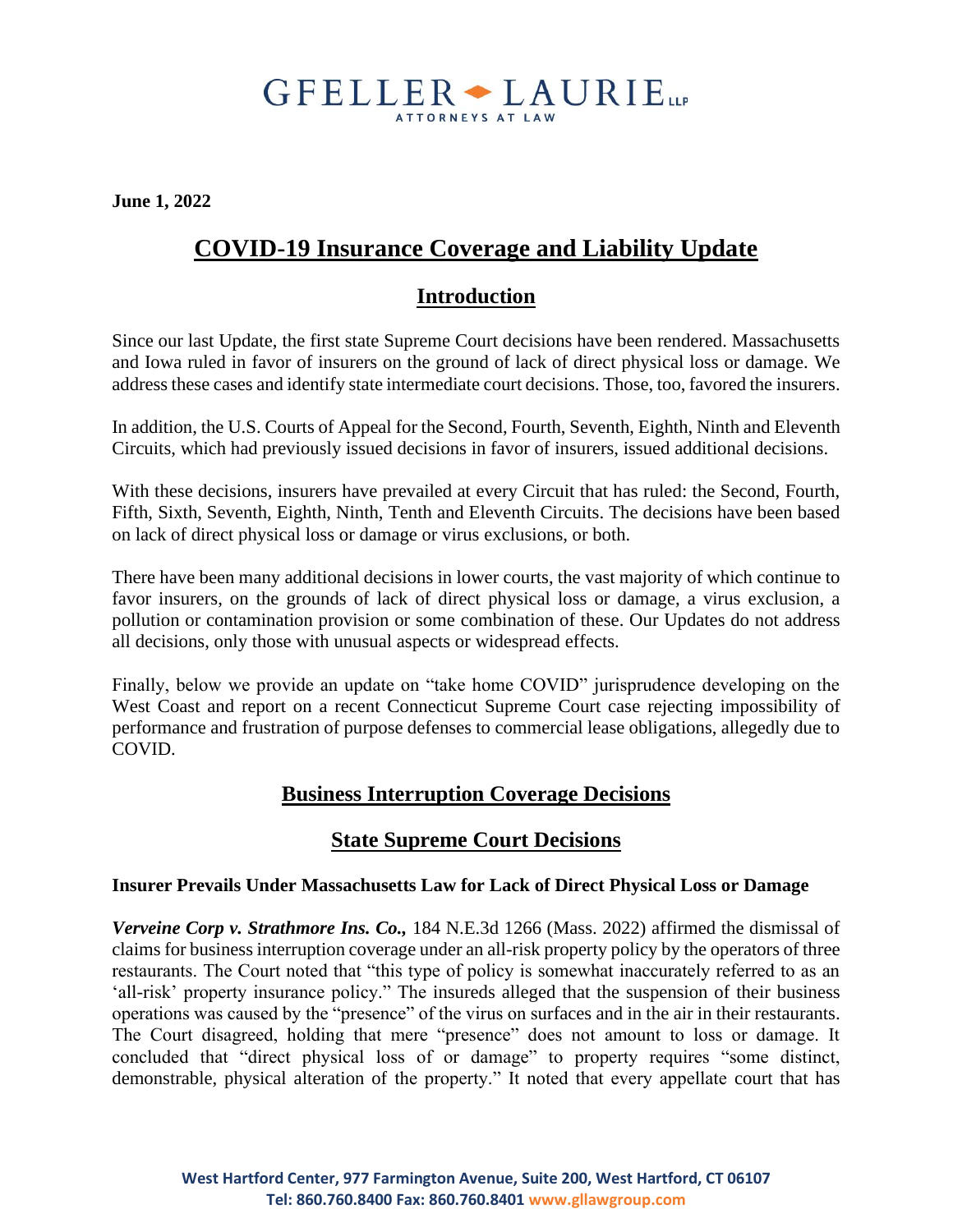

addressed this issue has agreed. It also rejected a claim for civil authority coverage because the virus did not cause "damage" to the properties within one mile of the restaurants.

One of the policies contained a virus exclusion. The Court did not need to address the substance of the exclusion because its other rulings made it moot. However, it addressed and rejected the argument that the presence of a virus exclusion in one of the policies gave rise to a negative implication that policies without such an exclusion should cover claims arising from the virus.

#### **In Iowa, Insurers Prevail in Two Decisions for Lack of Direct Physical Loss or Damage**

*Wakonda Club v. Selective Ins. Co. of America,* No. 21-0374, 2022 WL 1194012 (Iowa Apr. 22, 2022) affirmed a grant of summary judgment against a private golf and country club that closed its dining facilities in response to governmental orders. It sought coverage under its all-risk commercial property insurance policy. It argued simply that the mere loss of use of business property constitutes "direct physical loss of or damage to property" and triggered its business interruption coverage. The Court rejected that argument. It cited lower Iowa Appellate Court decisions construing the term "physical" to mean tangible as opposed to only economic. It reasoned that "physical" has to mean something. Unlike the insureds in *Verveine Corp, supra,* this insured expressly denied having any contamination on its property or among its employees or members, to avoid the virus exclusion in the policy. The Court said that "[this] concession removes even any potential physical element to the loss of use of its property." In view of its holding on direct physical loss or damage, the Court did not need to address the effect of the virus exclusion. The Court noted that its conclusion was consistent with every other appellate level decision on this subject. Finally, the Court rejected the insured's argument that it maintained a reasonable expectation of coverage under the circumstances. The insured presented no evidence of representations that might have fostered expectations, nor any reliance on any representations.

*Jesse's Embers, LLC v. Western Agricultural Ins. Co. d/b/a/Farm Bureau Financial Services,* No. 21-0623, 2022 WL 1194006 (Iowa April 22, 2022) was decided the same day in an opinion written by the same judge as *Wakonda Club, supra*. It involved a bar and restaurant that suspended operation in response to government orders. The insured relied solely on loss of use of the property. The Court affirmed summary judgment against the insured, finding that "direct physical loss or damage to Covered Property" requires a physical aspect to the property loss. Thus, it denied claims under the Business Coverage, Extra Expense and Civil Authority provisions. It pointed to the companion decision in *Wakonda Club*. The Court did not need to address whether the virus exclusion would have also excluded coverage. The Court also rejected a reasonable expectation argument, saying that the insured "failed to explain what led him to believe he purchased an 'allrisks business interruption' policy rather than an 'all-risks commercial property' policy that included business interruption coverage." As in *Wakonda Club*, there was no evidence of representations or reliance.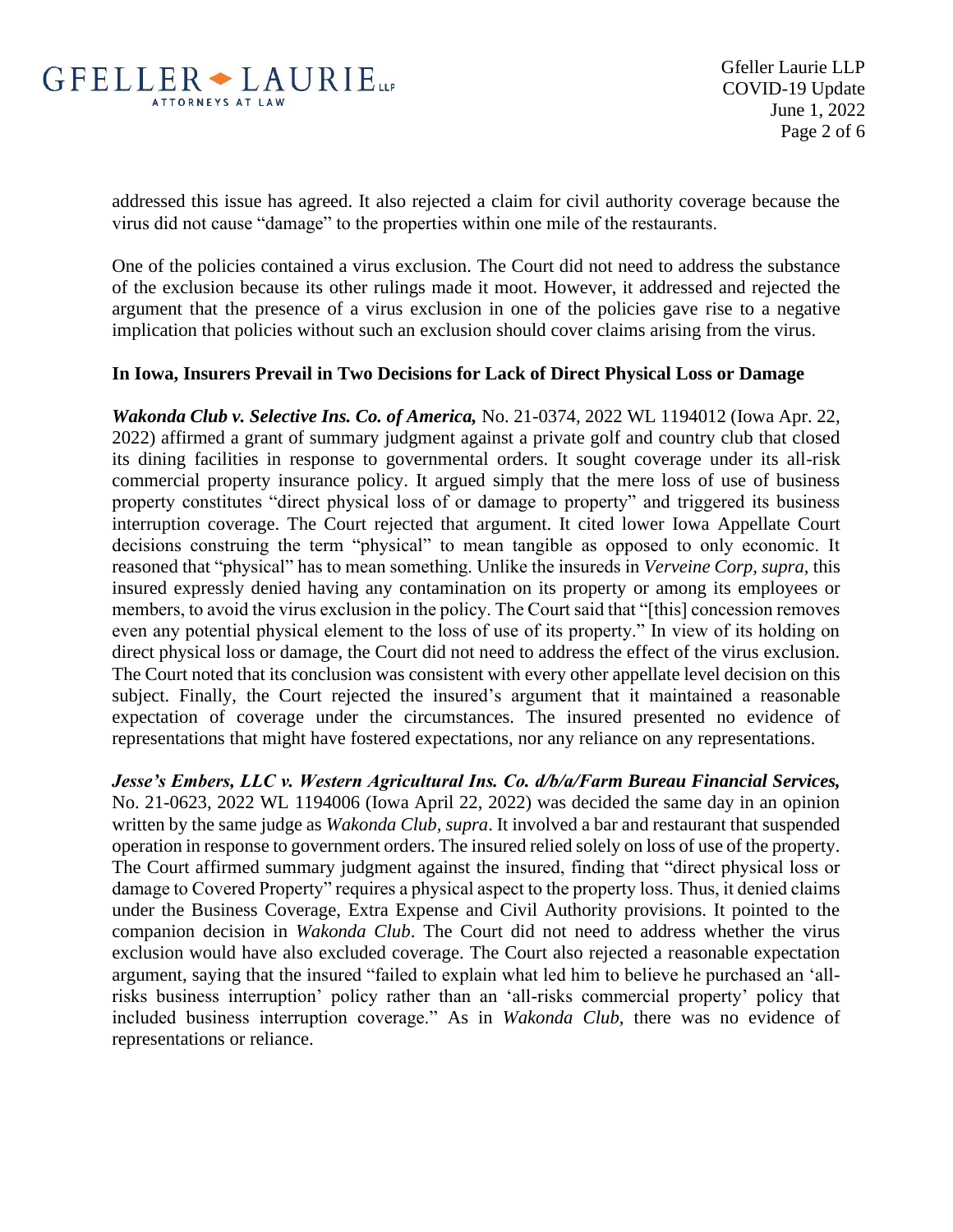

## **State Intermediate Appellate Court Decisions**

As these Courts have noted, every state intermediate Appellate Court that has addressed the issue has also held for the insurer and denied coverage or lack of direct physical loss or damage. These include the following:

*Inns by the Sea v. Cal. Mut. Ins.,* 286 Cal. Rptr. 3d 576 (Ct. App. 2001).

*Commodore Inc. v. Certain Underwriters at Lloyd's London, et al*., No. 3D21-0671, 2022 WL 1481776 (Fla. 3d Dist. Ct. App. May 11, 2022).

*Ind. Repertory Theatre v. Cincinnati Cas. Co.,* 189 N.E.3d 404 (Ind. Ct. App. 2022).

*Gavrilides Mgmt. Co. v. Mich. Ins.,* No 354418, 2022 WL 301555 (Mich. Ct. App. Feb. 1, 2022).

*Consolidated Restaurant Operations, Inc. v. Westport Ins. Corp.,* 205 A.D.3d 76 (N.Y. App Div. 1st Dept. Apr. 7, 2022).

### **Recent Additional Decisions by U.S. Courts of Appeal Ruling on the Issues**

*BR Restaurant Corp. v. Nationwide Mut. Ins. Co.,* No. 21-2100-cv, 2022 WL 1052061 (2nd Cir. Apr. 8, 2022) (applying New York law).

*Cordish Cos. Inc. v. Affiliated FM Ins. Co.,* No. 21-2055, 2021 WL 5448740 (4th Cir. Apr. 14, 2022) (no state's law specified, marked "Unpublished").

*East Coast Entertainment of Durham LLC v. Houston Cas. Co.*, 31 F.4th 547 (7th Cir. 2022) (applying Ill. Law).

*Paradigm Care & Enrichment Center LLC, et al. v. West Bend Mut. Ins. Co.,* No. 21-1695, 2022 WL 1316382 (7th Cir. May 3, 2022) (applying Michigan and Illinois law).

*Monday Rests v. Intrepid Ins. Co.,* 32 F.4th 656 (8th Cir. 2022) (applying Missouri law).

*Glen R. Edwards Inc., et al. v. Travelers Cas. Ins., et al.,* No. 21-3035, 2022 WL 1510818 (8th Cir. May 13, 2022) (applying Missouri law).

*Circus LV, LP v. AIG Specialty Ins. Co.,* No. 21-15367, 2022 WL 1125663 (9th Cir. Apr. 15, 2020) (applying Nevada law, marked "Not for Publication").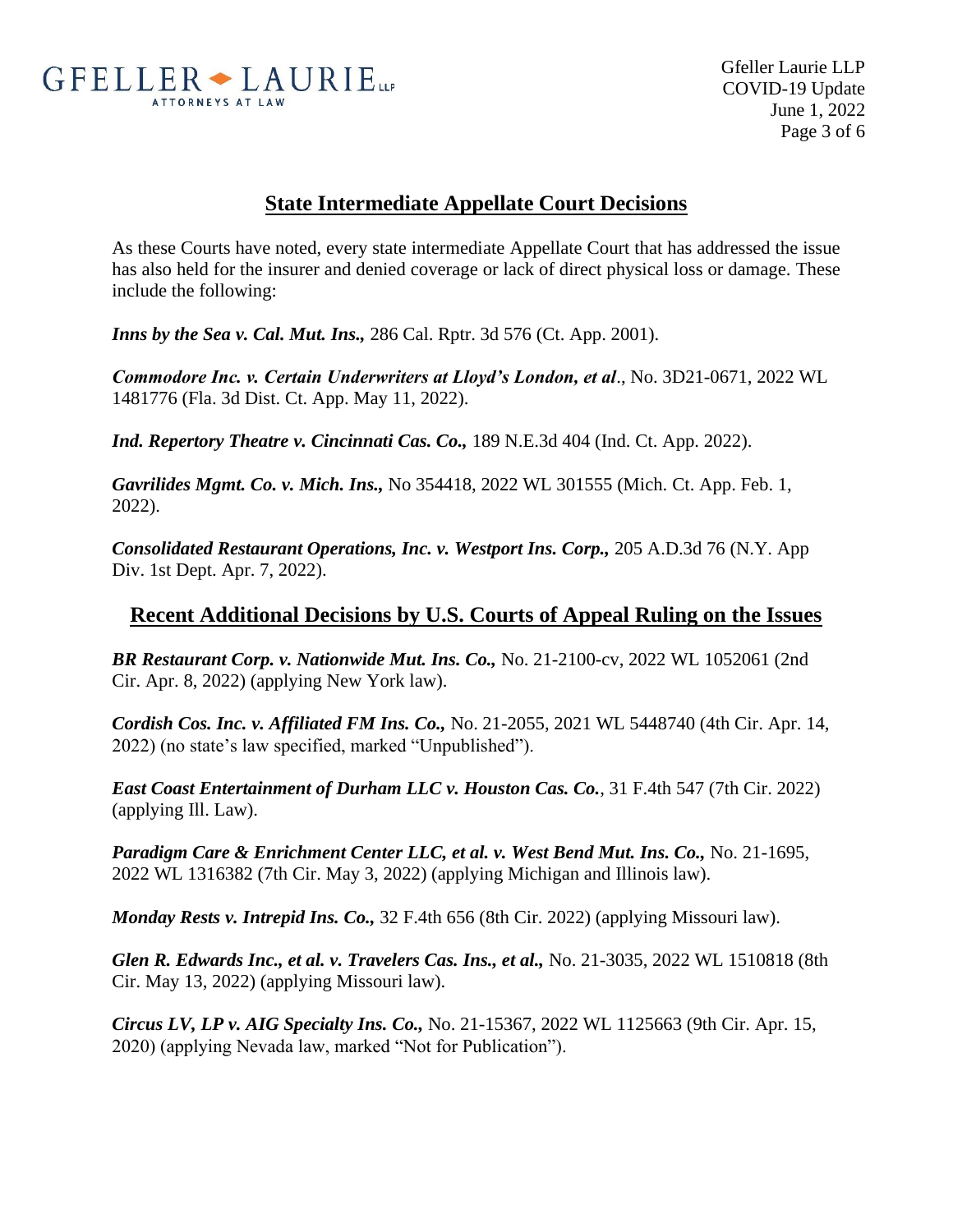

*Rialto Pockets, Inc., et al. v. Beazley Underwriting Ltd.,* No. 21-55196, 2022 WL 1172134 (9th Cir. Apr. 20, 2022) (applying California law, marked "Not for Publication").

*Cafe Int'l Holding Co., LLC v. Chubb Ltd.*, No. 21-11930, 2022 WL 1510441 (11th Cir. May 13, 2022) (applying Florida law).

*Gio Pizzeria & Bar Hospitality, LLC, et al. v. Certain Underwriters at Lloyd's, London,* No. 21- 12229, 2022 WL 1558771 (11th Cir. May 17, 2022) (applying Florida Law, marked "Do Not Publish").

## **Update on "Take Home COVID"**

In our February 2022 Update, we reported on the 2021 California Superior Court Case, *Matilde Ek v. See's Candies, Inc.* (Los Angeles County Super. Ct. No. 20STCV49673) in which Matilde Ek, a See's Candies employee, contracted COVID on the job and later exposed her husband to COVID, resulting in his death. Ek sued See's, alleging that the employer did not provide sufficient safeguards against COVID infection at the plant where she worked. In analogizing Ek's COVID "take home COVID" claim to asbestos claims, the trial court denied See's motion to strike, holding that employers have a duty to exercise reasonable care to prevent contaminant exposure to foreseeable third parties. The trial court held that Ek's husband was a foreseeable third party, even though he was not a See's employee.

See's appealed this decision and the California Court of Appeals ruled for Ek, holding her husband's death was not dependent on her disease, but in the way she served *as a conduit* for the virus. *See's Candies, Inc. v. Super. Ct. Cal. for Cnty. L.A.*, 73 Cal. App. 5th 66 (2021), *review denied* (Apr. 13, 2022). The decision is significant in its implications for workers' compensation claims in that it narrows the "exclusive remedy"/derivative injury defense available to employers by preempting workers' compensation laws, even where the foreseeable third party is not an employee. The decision makes employers more vulnerable to COVID "take-home" exposure liability claims.

Since last profiled in February, See's appealed the *Ek* decision to the California Supreme Court. In mid-April, the Court declined to review the case, without explanation and despite urging by the public and judiciary alike. *See's Candies, Inc. v. Super. Ct. Cal. for Cnty. L.A.*, No. S272923 (Cal. 2022).

But the California Supreme Court is not off the hook. Just one week after the Court declined to review *Ek*, the Ninth Circuit heard a similar "take home COVID" exposure liability claim, *Kuciemba v. Victory Woodworks***, Inc.,** 31 F.4th 1268 (9th Cir. 2022). The Ninth Circuit certified the following two questions to the California Supreme Court:

1. If an employee contracts COVID-19 at his workplace and brings the virus home to his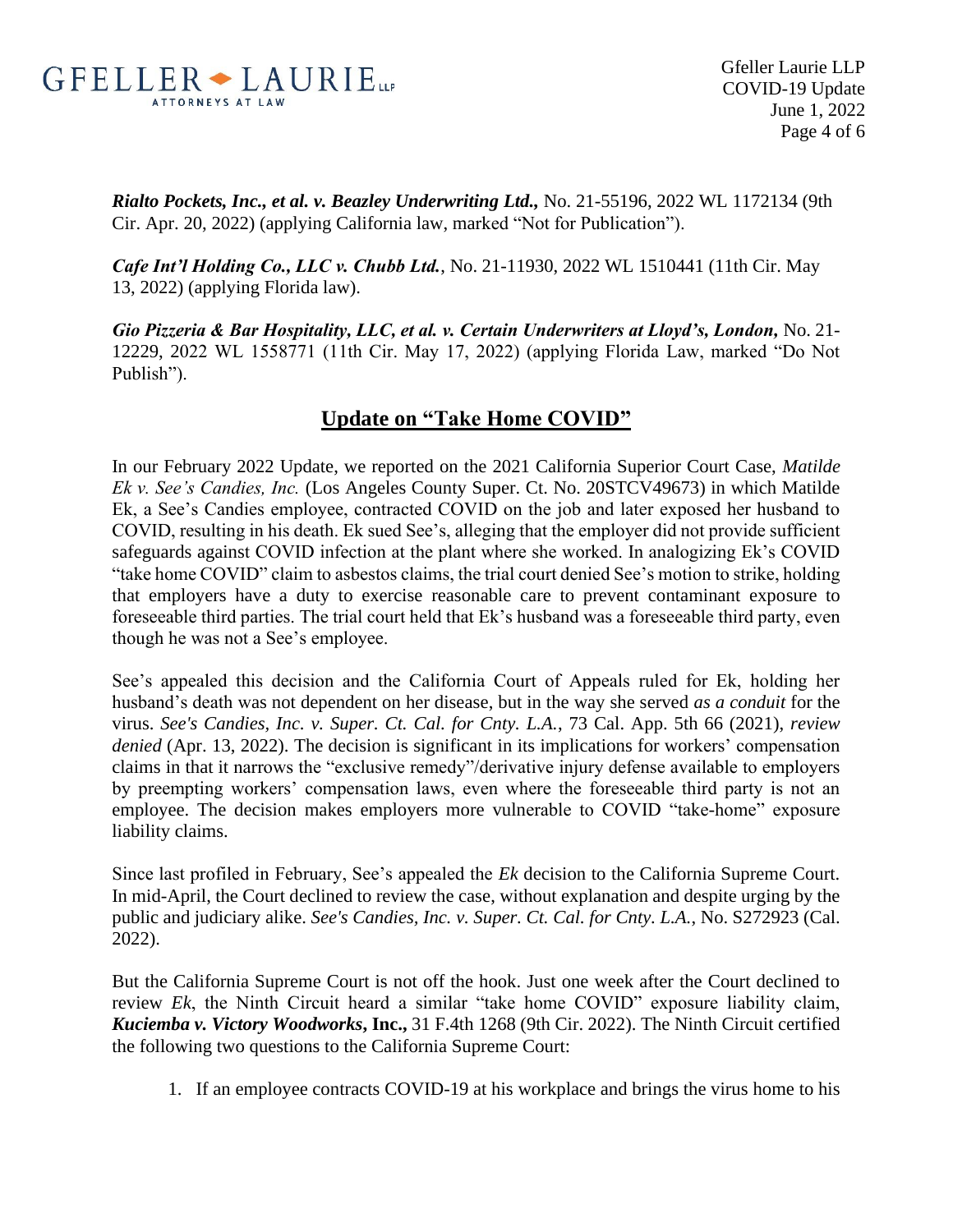

spouse, does California's derivative injury doctrine bar the spouse's claim against the employer?

2. Under California law, does an employer owe a duty to the households of its employees to exercise ordinary care to prevent the spread of COVID-19?

The California Supreme Court's responses to these certified questions remains pending. If the Court answers "no" to the first and "yes" to the second, California would be the first state to rule in favor of the employees' claims in this context. Of note, See's and other corporations' position that such third-party exposure claims are barred under workers' compensation exclusivity laws is a position the U.S. Chamber of Commerce supports. Similarly, trade groups warn that foreseeable third parties could be *anyone* in an employee's inner circle and could subject employers to infinite and unforeseeable liability. As Ninth Circuit Judge John Wallace commented, *Ek* could be a "gamechanger."

## **Connecticut Supreme Court Rejects Impossibility of Performance and Frustration of Purpose as Defenses to Commercial Lease Rent Obligation**

In *AGW Sono Partners, LLC v. Downtown Soho, LLC,* 343 Conn. 309 (2022), the Connecticut Supreme Court recently affirmed a trial court's rejection of a commercial tenant's purportedly COVID-related impossibility of performance and frustration of contract defenses in a suit to collect on past due rent under a commercial lease. In December 2018, Downtown Soho signed a ten-year lease to operate a fine dining restaurant and bar known as Blackstone's Bistro in South Norwalk's Sono commercial venue. Downtown Soho began to default on its lease even before COVID – in January 2020. After Governor Lamont's executive orders effectively closed all restaurants in response to the COVID outbreak, Blackstone's Bistro did not open again until May 2020 and Downtown Soho did not pay rent after March 2020.

AGW Sono Partners served a notice to quit in June 2020 and signed a ten-year lease with a new restaurant in November 2020. AGW Sono Partners then sued Downtown Soho for past due rent for the period of default.

Downtown Soho argued that Lamont's executive orders and the COVID pandemic made performance on the lease impractical and raised the doctrines of impossibility of performance and frustration of contract as special defenses.

The trial held that COVID in and of itself did not make performance on the lease impossible, noting that the lease did *not* include a force majeure clause and concluding therefore, that the pandemic or a similar event was not an unforeseeable event within the terms of the specific contract in issue. The trial court also concluded that Downtown Soho did not meet its burden of proof for